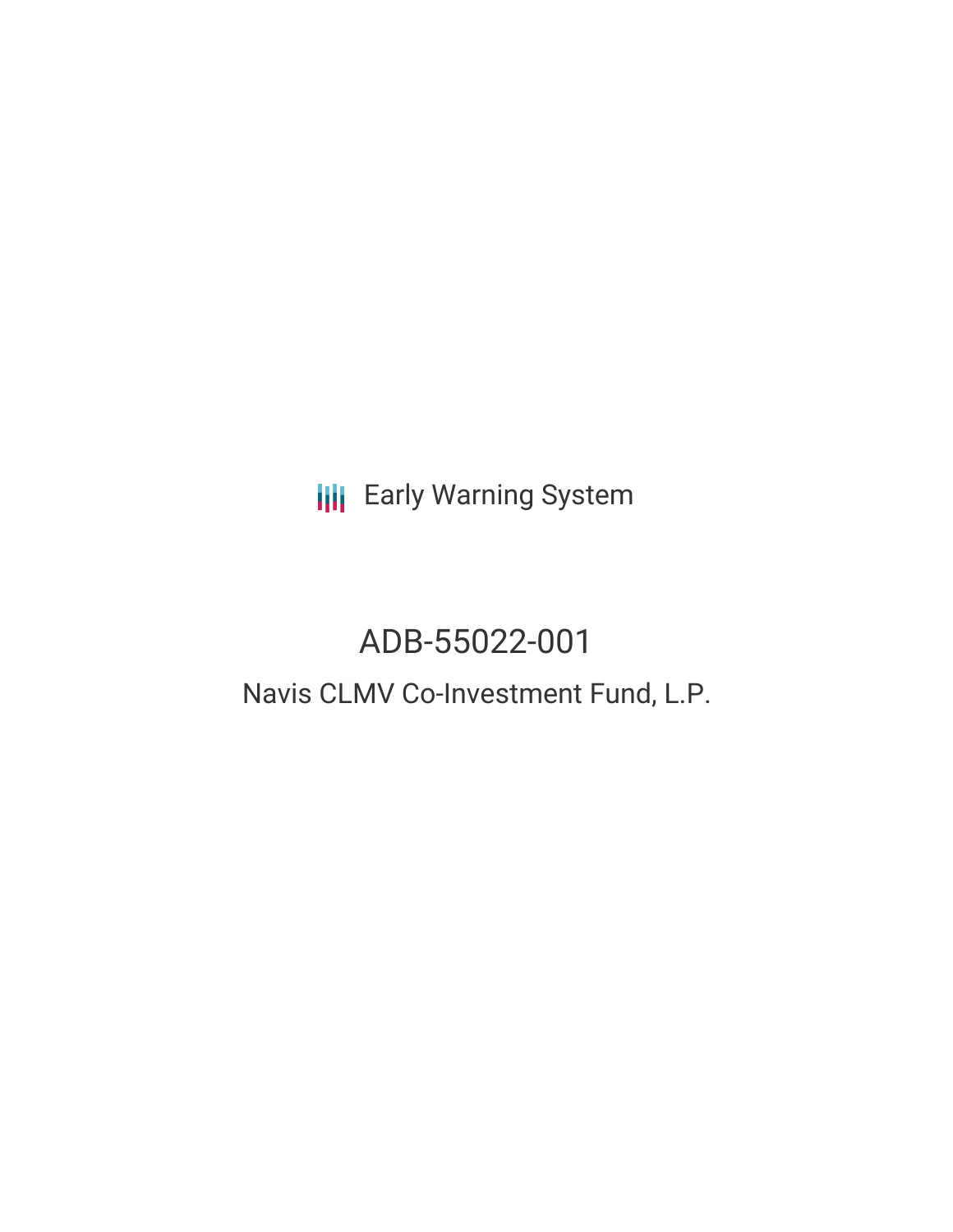#### **Quick Facts**

| <b>Countries</b>               | Cambodia, Laos, Myanmar, Vietnam    |
|--------------------------------|-------------------------------------|
| <b>Financial Institutions</b>  | Asian Development Bank (ADB)        |
| <b>Status</b>                  | Proposed                            |
| <b>Bank Risk Rating</b>        | FI                                  |
| <b>Voting Date</b>             | 2021-10-14                          |
| <b>Borrower</b>                | Navis CLMV Co-Investment Fund, L.P. |
| <b>Sectors</b>                 | Finance                             |
| <b>Investment Type(s)</b>      | Equity                              |
| <b>Investment Amount (USD)</b> | \$20.00 million                     |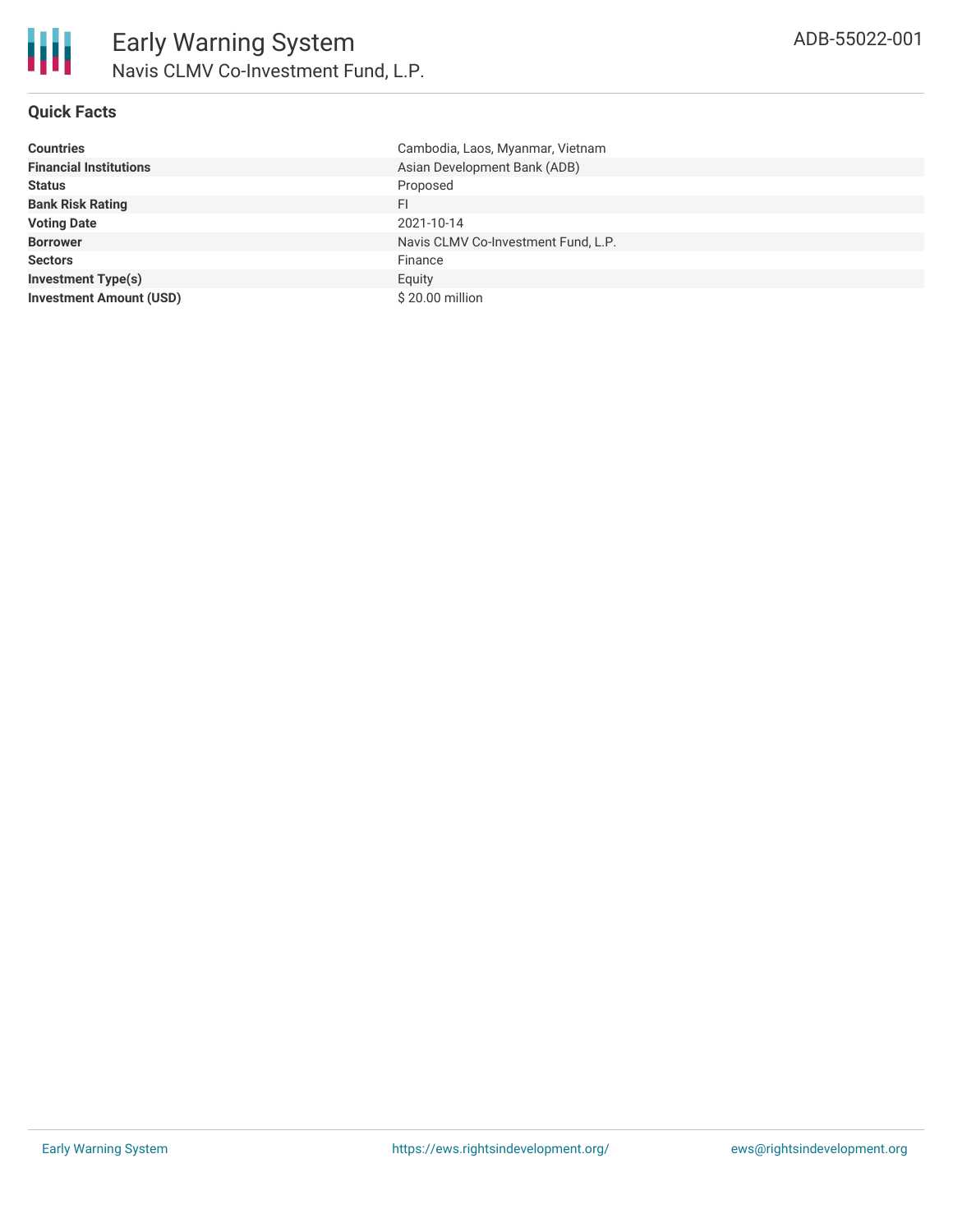

#### **Project Description**

According to ADB website, the CLMV Fund will invest alongside the NAF 8 Funds to make equity investments for controlling stakes in middle-market companies in Cambodia, Lao PDR, Myanmar, and Viet Nam (CMLV)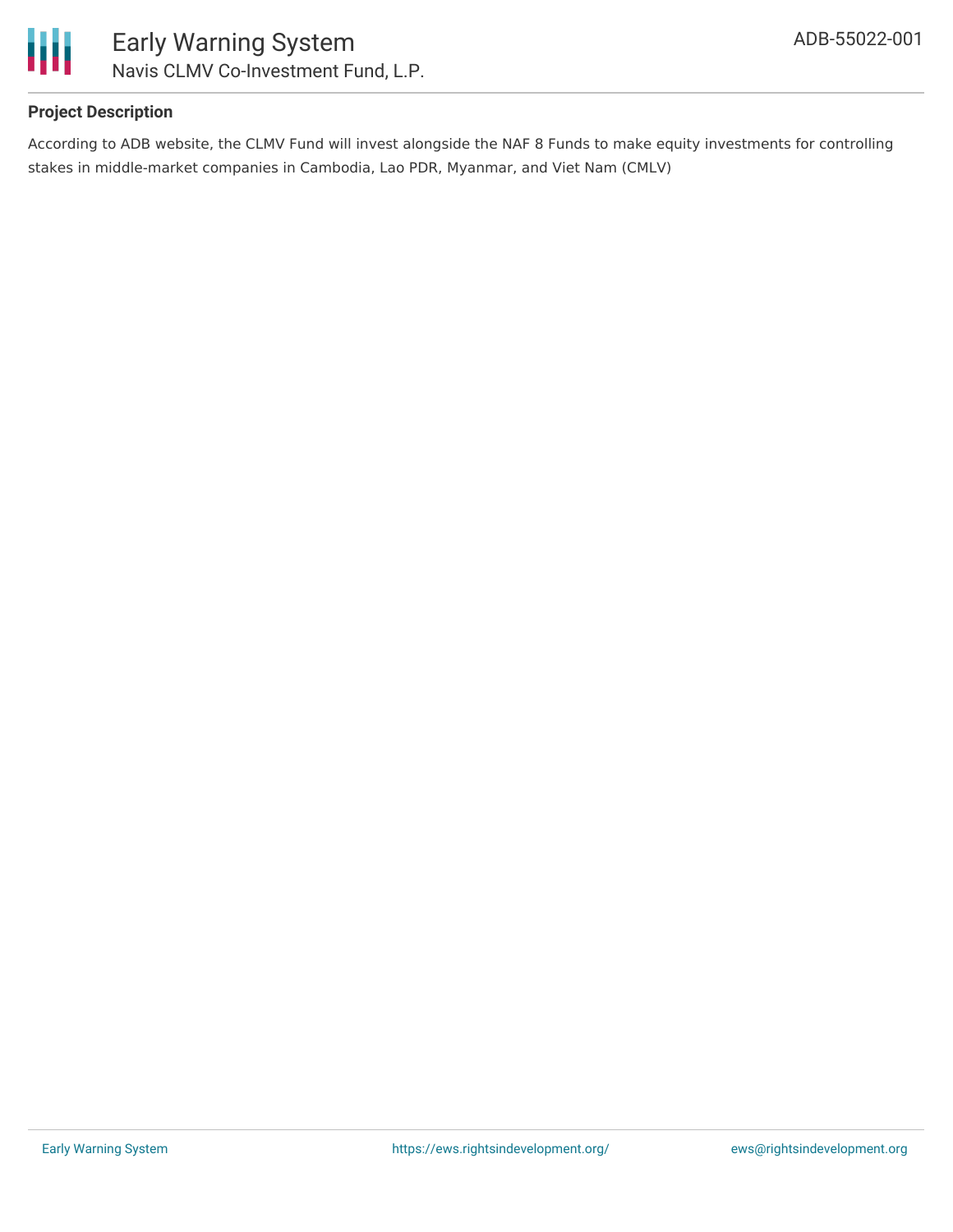#### **Investment Description**

Asian Development Bank (ADB)

#### **Financial Intermediary**

Financial Intermediary: A commercial bank or financial institution that receives funds from a development bank. A financial intermediary then lends these funds to their clients (private actors) in the form of loans, bonds, guarantees and equity shares. Financial intermediaries include insurance, pension and equity funds. The direct financial relationship is between the development bank and the financial intermediary.

NAVIS CLMV [CO-INVESTMENT](file:///actor/3620/) FUND, L.P (Financial Intermediary)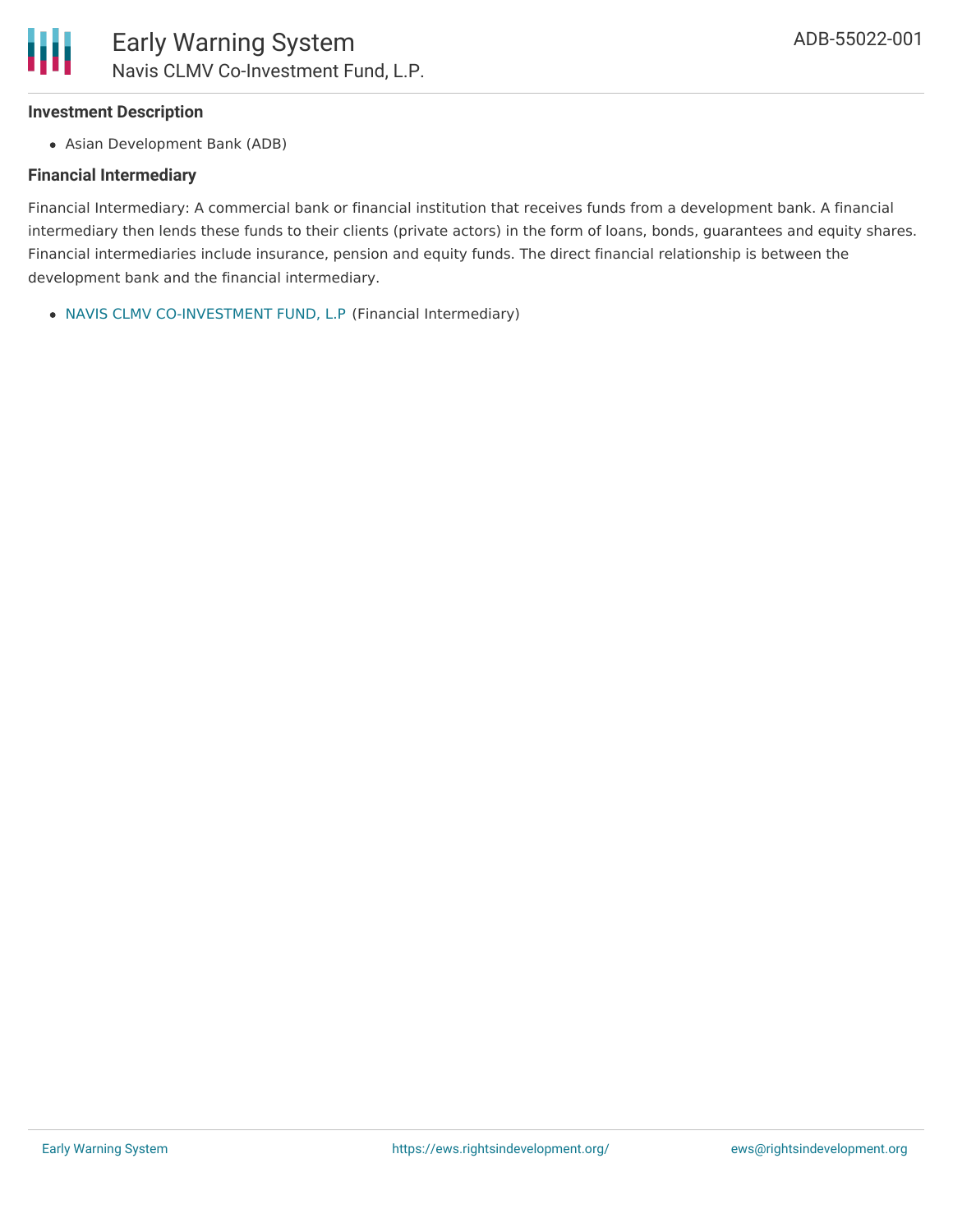#### **Contact Information**

No contact information provided at the time of disclosure.

#### **ACCESS TO INFORMATION**

You can submit an information request for project information at: https://www.adb.org/forms/request-information-form

ADB has a two-stage appeals process for requesters who believe that ADB has denied their request for information in violation of its Access to Information Policy. You can learn more about filing an appeal at: https://www.adb.org/site/disclosure/appeals

#### **ACCOUNTABILITY MECHANISM OF ADB**

The Accountability Mechanism is an independent complaint mechanism and fact-finding body for people who believe they are likely to be, or have been, adversely affected by an Asian Development Bank-financed project. If you submit a complaint to the Accountability Mechanism, they may investigate to assess whether the Asian Development Bank is following its own policies and procedures for preventing harm to people or the environment. You can learn more about the Accountability Mechanism and how to file a complaint at: http://www.adb.org/site/accountability-mechanism/main.